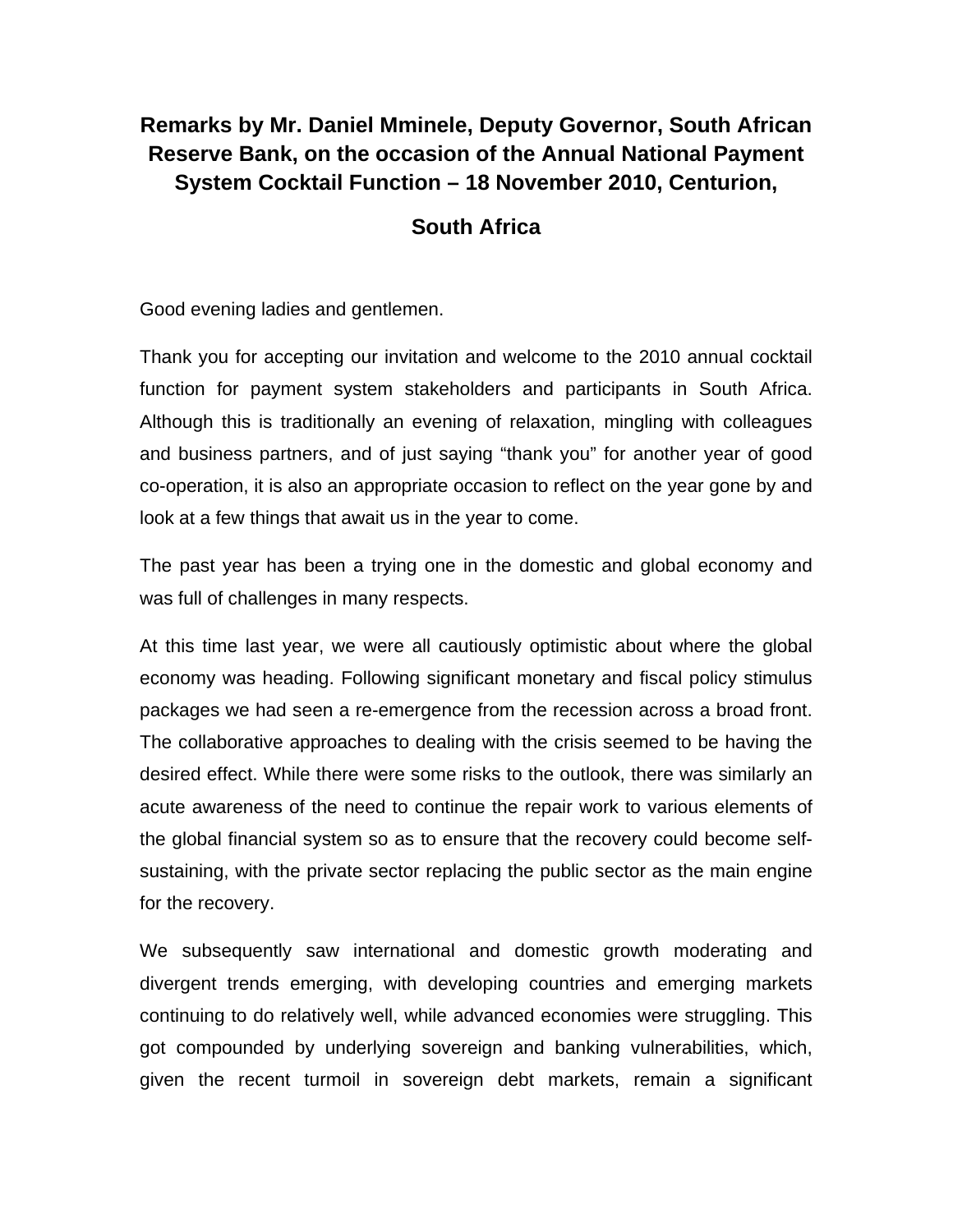challenge. Another challenge has been the low yield environment in developed countries, which has resulted in significant inflows into emerging markets, which are putting appreciation pressure on their currencies and contributing to uneven and unbalanced recoveries, while harbouring the risk of facilitating the build-up of asset price bubbles.

The global crisis, and the lessons we are still learning from it, has also reinforced the need to work towards robust systems in the financial sector, including the payment and settlement system.

On the international front, the Bank has, during 2010, been actively involved in the activities of the Bank for International Settlements (BIS) Committee on Payment and Settlement Systems (CPSS). South Africa joined this committee when its membership was expanded late last year from the G10 countries to include all G20 countries. In the aftermath of the global crisis, the CPSS, in collaboration with the Financial Stability Board (FSB), the Basel Committee on Banking Supervision (BCBS) and the International Organisation of Securities Commissions (IOSCO) has been involved in several projects aimed at reviewing principles and standards for the financial sector. Besides the main CPSS the Bank is involved in workgroups relating to liquidity and operational risk management as well as retail activities. It is anticipated that a general review of standards will be concluded in early 2011. In this regard, the Bank has been approached by the CPSS Secretariat to arrange a general consultation session for the South African and SADC financial sector in South Africa in early 2011.

Another important area of the Bank's work in the international arena has been its involvement as part of the foreign-exchange Continuous Linked Settlement (CLS) system oversight group, chaired by the Federal Reserve Bank of New York. Among the many things highlighted by the global crisis is a realisation that there are certain critical systemically important systems in the international payments settlement environment, to which major players are interlinked and which deserve special attention from international regulators. CLS, although it has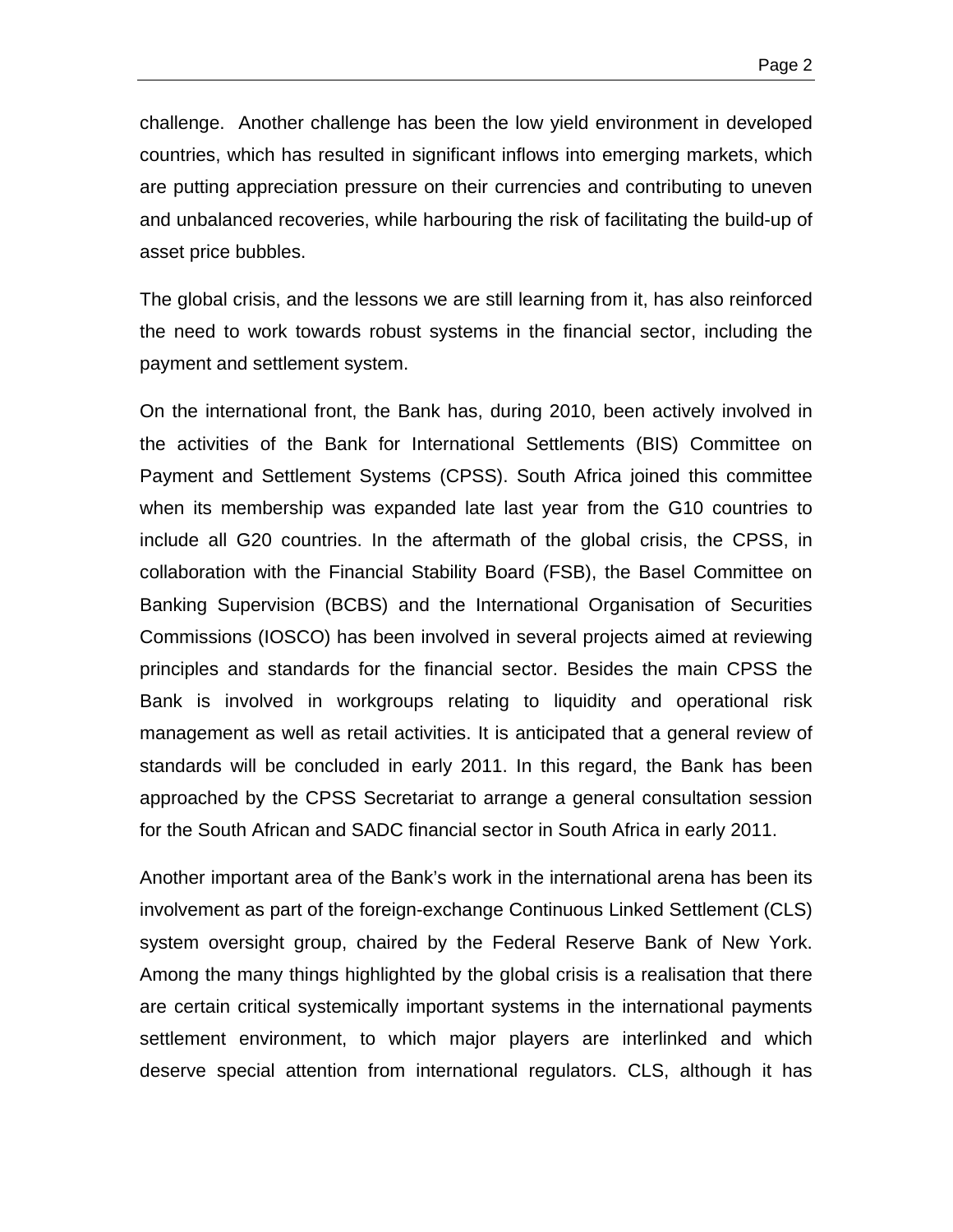proven its resilience during the crisis, is one of those systems receiving closer attention.

On the domestic front, the Bank has been dealing with some fairly tough issues, not least of which those arising out of the recommendations of the Banking Enquiry Report as they relate to interchange and access to the NPS. Following intensive consultation between the National Payment System Department (NPSD), National Treasury, Competition Commission and Department of Trade and Industry, proposals were put forward by the NPSD to facilitate a process to review the interchange rates in the various payment streams. In terms of these proposals the Bank will appoint a facilitator to meet with stakeholders and determine, on a consultation basis, the parameters which need to be taken into consideration for interchange determination in each payment stream. Following this process an organisation will be appointed to process the data provided by stakeholders in terms of the parameters and to calculate the interchange rates in each payment stream, including cards. It is expected that this process will take between 6 to 12 months to complete. The Competition Commission and National Treasury have supported these proposals, which will help address one of the key recommendations from the Banking Enquiry Report.

As for the recommendations relating to "Access to the Payment System" contained in the report, these have largely been dealt with by the Bank in terms of the Vision 2010 strategies that have been implemented over the past few years including the period during the course of the enquiry. To bring closure to this matter the NPSD is finalising a position paper to be published in early 2011. In this regard, one of the changes that has occurred in the past few years, and which deals with the recommendations, is the creation of the National Payment System Advisory Body. This body, which met earlier this afternoon, provides for representation of both bank and non-bank stakeholders in the NPS. It has been expanded in its operation to include consultation on a strategic level, but now also provides for consultation on the operational level of the NPS.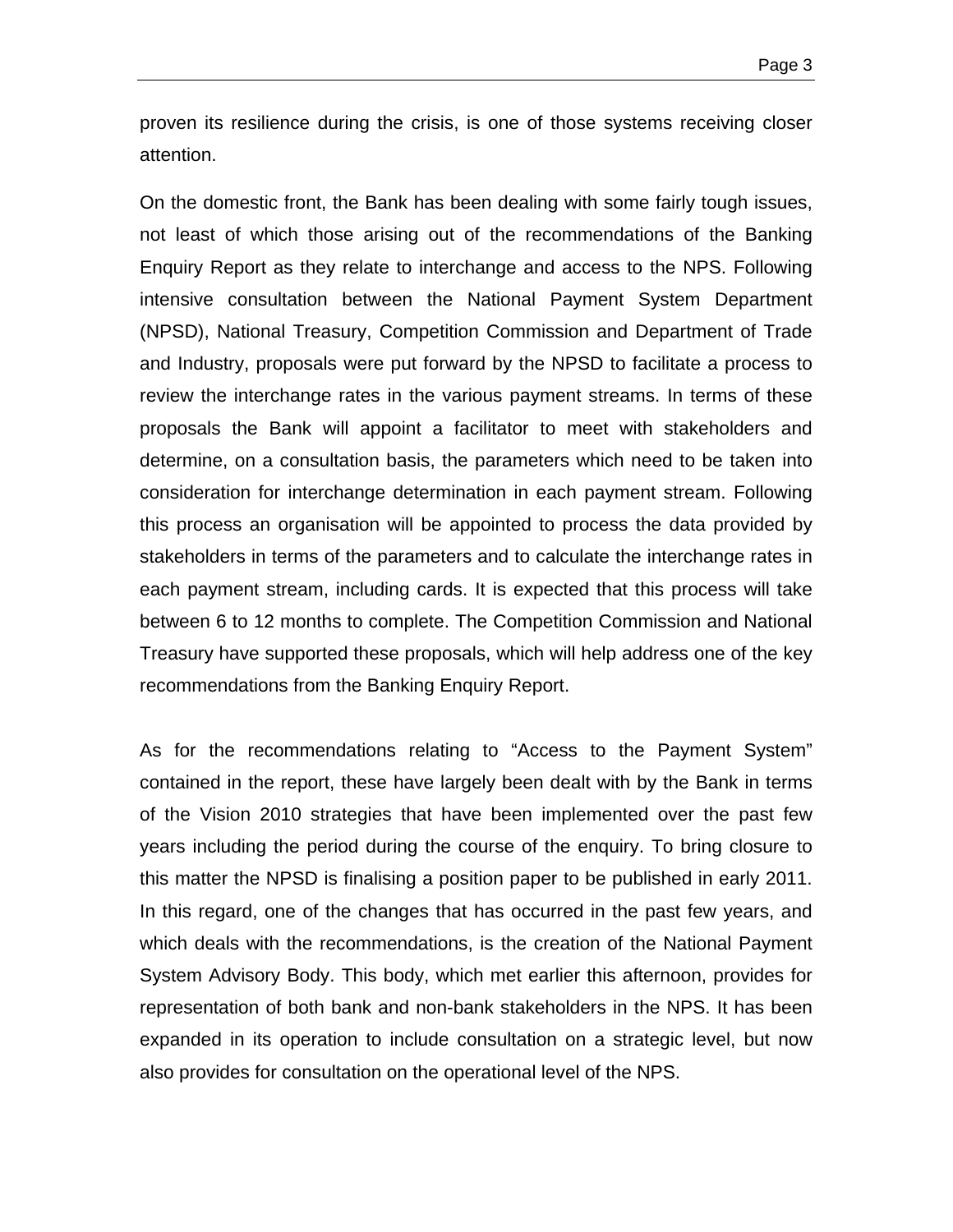On the settlement system provision, the SAMOS version 7 project is well under way. The project was initiated on the back of a benchmarking exercise that was conducted with 6 of the central banks that operate RTGS systems that interface into the CLS system. The results of the benchmark exercise enabled the Bank to make a decision to enhance the current settlement infrastructure and applications with specific focus on the following:

- To standardise the settlement network to reduce complexity and use enhanced standard offerings from the network service provider SWIFT.
- To enhance the main settlement application and front end systems in line with changes to the network as well as incorporating other changes put forward by the settlement system stakeholder community.

All requirements for the enhancement of the application system and related infrastructure have been agreed between the NPSD and the participant community. The infrastructural component implementation and the development of application system enhancements by both the Bank and stakeholder participants are under way. User acceptance testing of the enhanced system and infrastructure by NPSD is scheduled to commence in January 2011 with implementation scheduled for May 2011.

In terms of its oversight role, other than the international aspects mentioned before, the Bank has continued to interact with the clearing and settlement banks and the Payment Clearing House operators, but has placed a specific focus on the role of non-bank operators and third party service providers this year. Visits have been made to the highest volume/value operators in the system to measure their compliance to directives.

Furthermore, our own need for information over the past several years and the need to provide a comprehensive view of the NPS to different bodies, including the domestic financial industry, Government, the SADC Community, the BIS and the World Bank, required that meaningful information be collected from